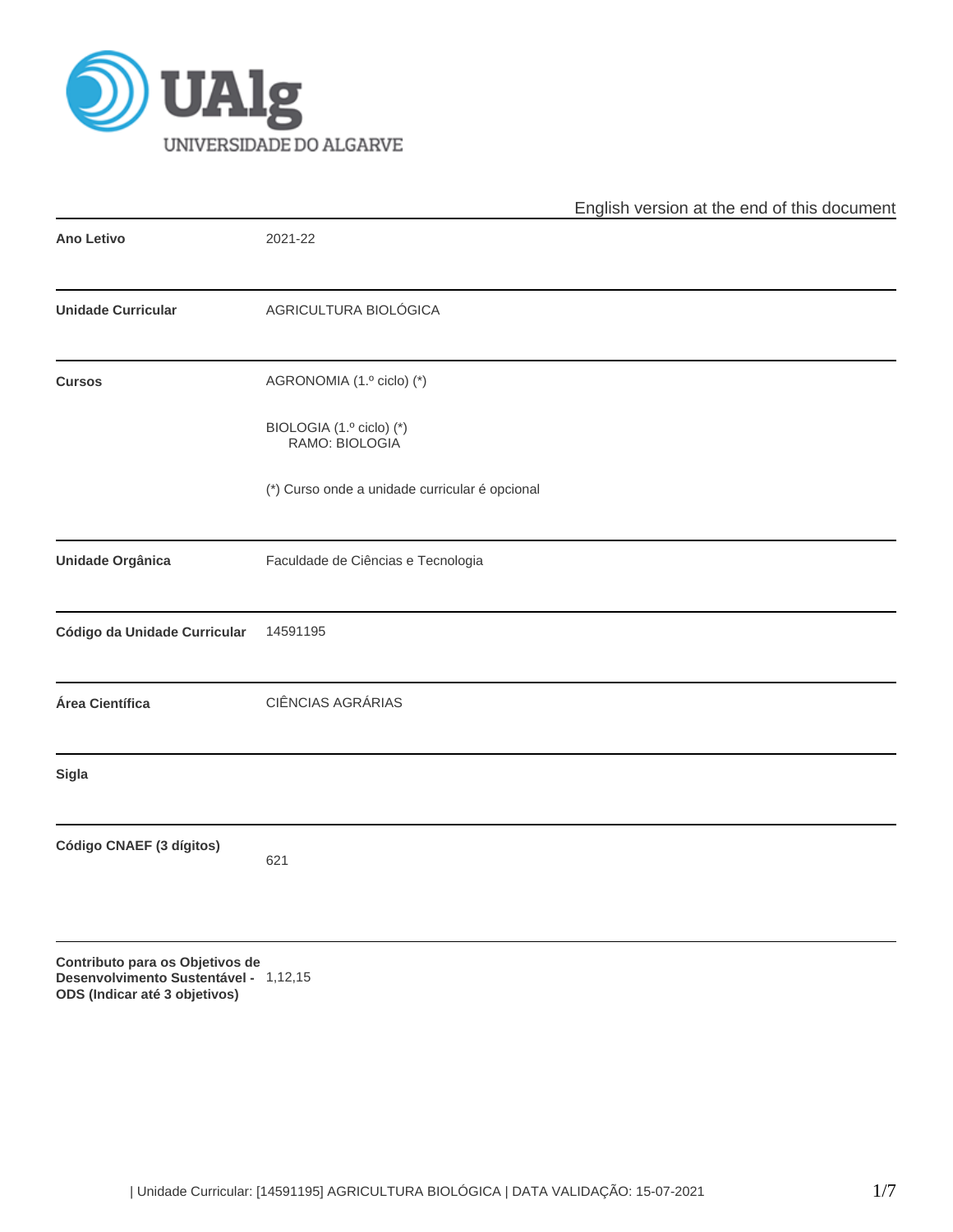

**Línguas de Aprendizagem**

Português

**Modalidade de ensino**

Presencial

**Docente Responsável** Luís Miguel Mascarenhas Neto

| <b>DOCENTE</b>                    | <b>TIPO DE AULA</b> | <b>TURMAS</b> | <b>TOTAL HORAS DE CONTACTO (*)</b> |
|-----------------------------------|---------------------|---------------|------------------------------------|
| Luís Miguel Mascarenhas Neto      | T: TP               | T1:TP1        | 8.5T: 8TP                          |
| Maria Alcinda dos Ramos das Neves | T: TP               | T1:TP1        | 7.5T: 16TP                         |
| Amílcar Manuel Marreiros Duarte   | T· TP               | T1:TP1        | 4T:2TP                             |
| Mário Manuel Ferreira dos Reis    | T: TP               | T1: TP1       | 8T:2TP                             |

\* Para turmas lecionadas conjuntamente, apenas é contabilizada a carga horária de uma delas.

| ANO | <b>PERIODO DE FUNCIONAMENTO*</b> | <b>HORAS DE CONTACTO</b> | <b>HORAS TOTAIS DE TRABALHO</b> | <b>ECTS</b> |
|-----|----------------------------------|--------------------------|---------------------------------|-------------|
|     | ◡                                | 28T: 28TP                | 156                             |             |

\* A-Anual;S-Semestral;Q-Quadrimestral;T-Trimestral

# **Precedências**

Sem precedências

# **Conhecimentos Prévios recomendados**

Conecimentos gerais de agricultura e ecologia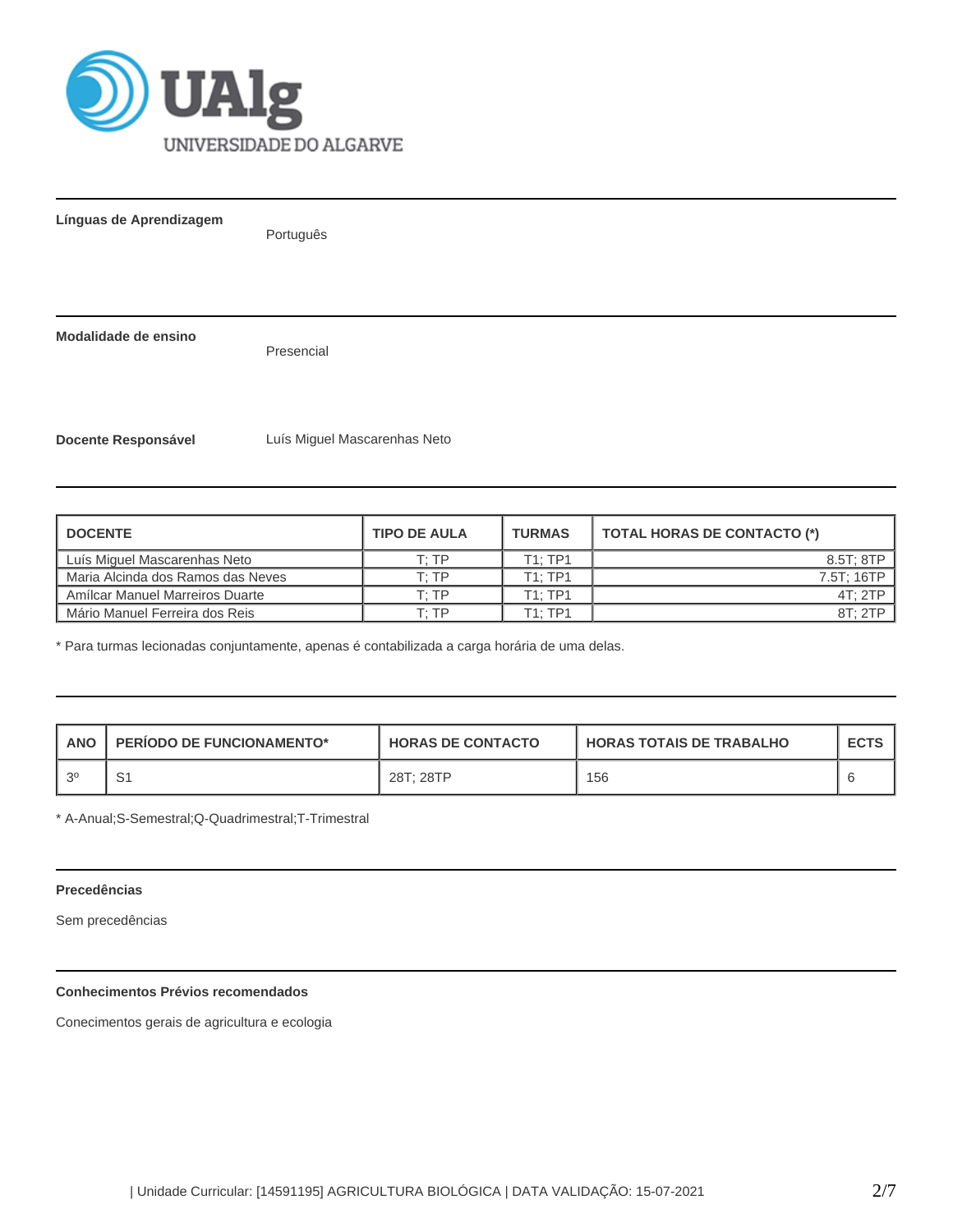

#### **Objetivos de aprendizagem (conhecimentos, aptidões e competências)**

Esta unidade curricular tem como objetivo dotar o aluno com capacidades de caracterizar uma exploração gerida em modo de produção biológica e entender o papel deste modo de produção no desenvolvimento sustentável do mundo rural. O aluno deve entender os princípios e a filosofia subjacente ao modo de produção biológica e ser capaz de aplicar e desenvolver tecnologias em agricultura biológica ao nível das várias áreas de atuação ? produção, transformação e comercialização

#### **Conteúdos programáticos**

Os princípios da agricultura biológica. Constrangimentos regulamentares no modo de produção biológico e soluções adotadas ao nível da fertilidade, sanidade vegetal, produção animal, transformação e comercialização dos produtos biológicos. Estado atual e perspetivas futuras para o desenvolvimento da agricultura biológica.

# **Metodologias de ensino (avaliação incluída)**

Esta unidade curricular tem como objetivo abordar a agricultura biológica de uma forma multidisciplinar. Por esta razão, deverá ser uma unidade curricular com a intervenção de vários docentes que abordarão áreas específicas relacionadas com este modo de produção. Caberá ao responsável da UC fazer a coordenação e interligação entre os vários temas, de forma a dar-lhe a coerência necessária. As aulas estão divididas em 30 aulas teóricas, de natureza expositiva, que servirão para transmitir e discutir os vários temas dos conteúdos programáticos e 30 horas teórico-práticas (TP) para assistência a seminários ou palestras de convidados e visitas a explorações agrícolas em modo de produção biológico.

A avaliação da disciplina baseia-se na realização de duas provas de frequência e/ou um exame e de um trabalho individual. Para obter aprovação na UC os estudantes necessitam obter aprovação em ambas componentes da avaliação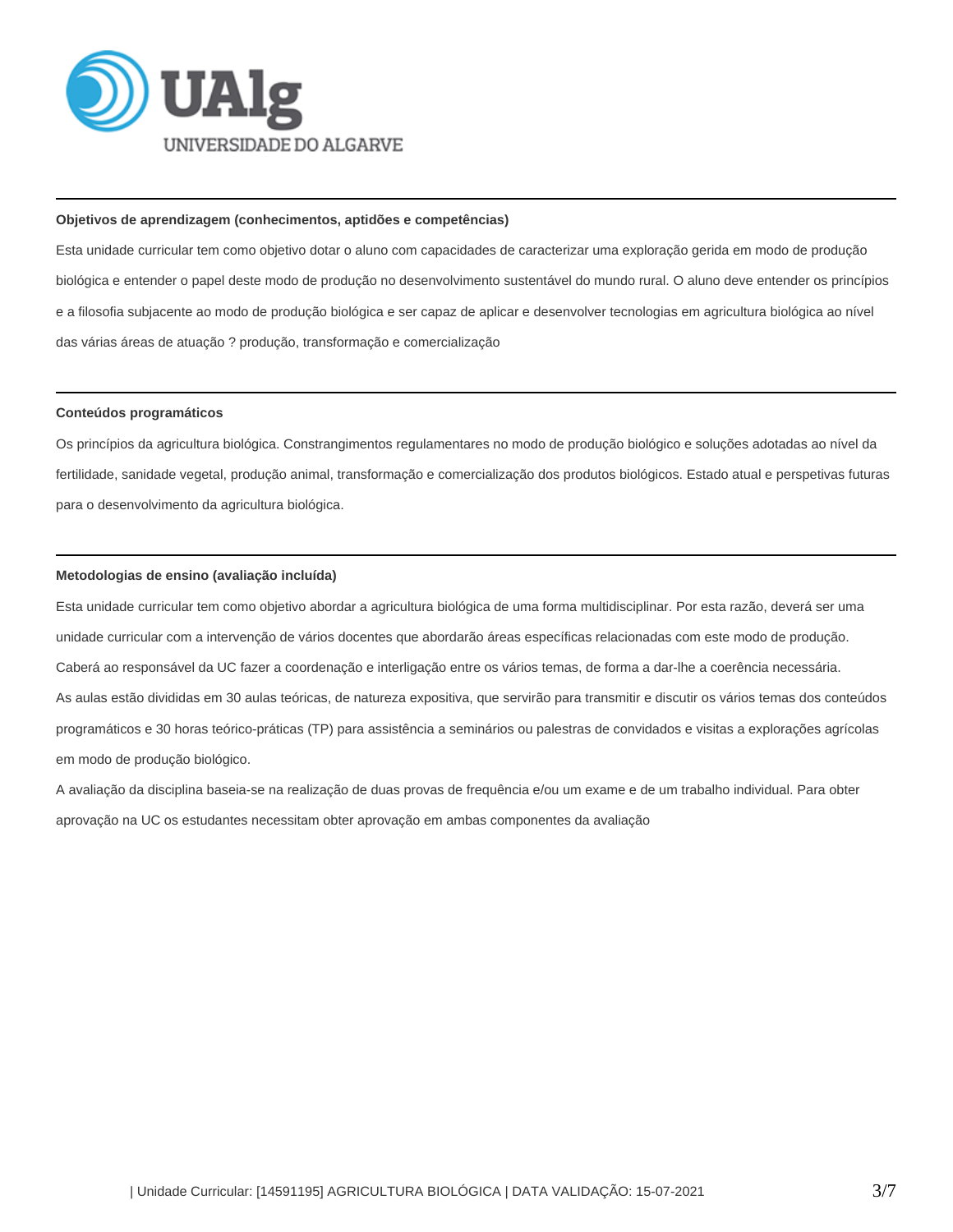

# **Bibliografia principal**

Ferreira,J.(Coord.)2012. As Bases da Agricultura Biológica ?Tomo I ?Produção Vegetal.2ª edição, Edibio, Castelo de Paiva, 540pp.

Jiménez Díaz, R.M. & Lamo de Espinosa, J. 1998. Agricultura sostenible. Ed. Mundi-Prensa, Madrid.

Kuepper George. (2010). A Brief Overview of the History and Philosophy of Organic Agriculture. Kerr Center for Sustainable Agriculture, Poteau.

Lammerts van Bueren ET, Struik PC, Jacobsen E. 2002. Ecological concepts in organic farming and their consequences for an organic crop ideotype. Neth J Agric Sci 50:1 ? 26

Mourão I.M. 2007. Manual de Horticultura no Modo de Produção Biológico. Escola Superior Agrária de Ponte de Lima/IPVC, 198 pp.

Willer, Helga and Julia Lernoud (Eds.)(2015). The World of Organic Agriculture. Statistics and Emerging Trends 2015. FiBL-IFOAMReport.

Research Institute of Organic Agriculture (FiBL), Frick, and IFOAM ? Organics International, Bonn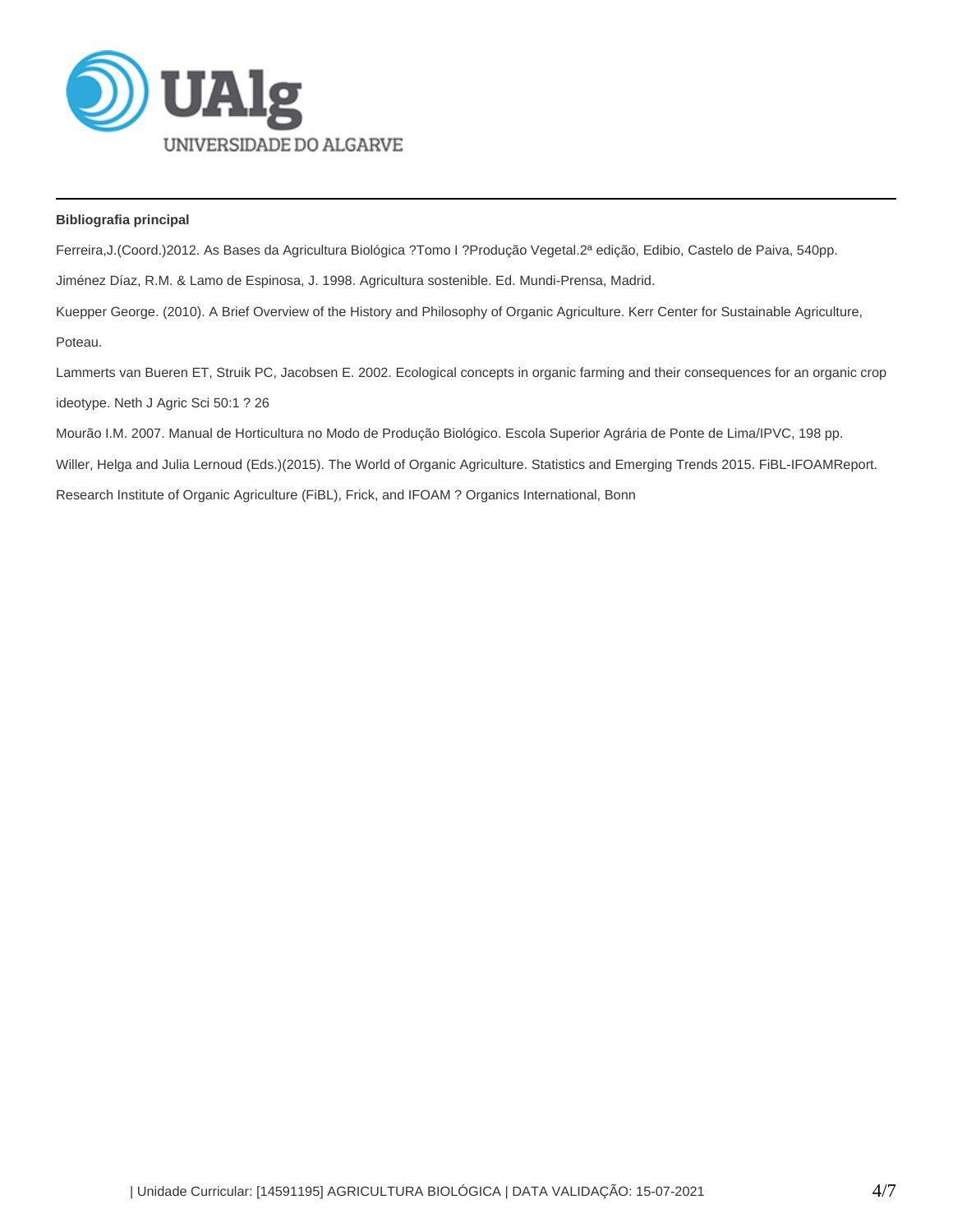

| <b>Academic Year</b>                                                                                   | 2021-22                                             |  |  |  |  |  |  |
|--------------------------------------------------------------------------------------------------------|-----------------------------------------------------|--|--|--|--|--|--|
| <b>Course unit</b>                                                                                     | <b>BIOLOGICAL AGRICULTURE</b>                       |  |  |  |  |  |  |
| <b>Courses</b>                                                                                         | AGRONOMY (1st Cycle) (*)<br>BIOLOGY (1st Cycle) (*) |  |  |  |  |  |  |
|                                                                                                        | (*) Optional course unit for this course            |  |  |  |  |  |  |
| <b>Faculty / School</b>                                                                                | FACULTY OF SCIENCES AND TECHNOLOGY                  |  |  |  |  |  |  |
| <b>Main Scientific Area</b>                                                                            | CIÊNCIAS AGRÁRIAS                                   |  |  |  |  |  |  |
| Acronym                                                                                                |                                                     |  |  |  |  |  |  |
| <b>CNAEF code (3 digits)</b>                                                                           | 621                                                 |  |  |  |  |  |  |
| <b>Contribution to Sustainable</b><br><b>Development Goals - SGD</b><br>(Designate up to 3 objectives) | 1,12,15                                             |  |  |  |  |  |  |
| Language of instruction                                                                                | Portuguese                                          |  |  |  |  |  |  |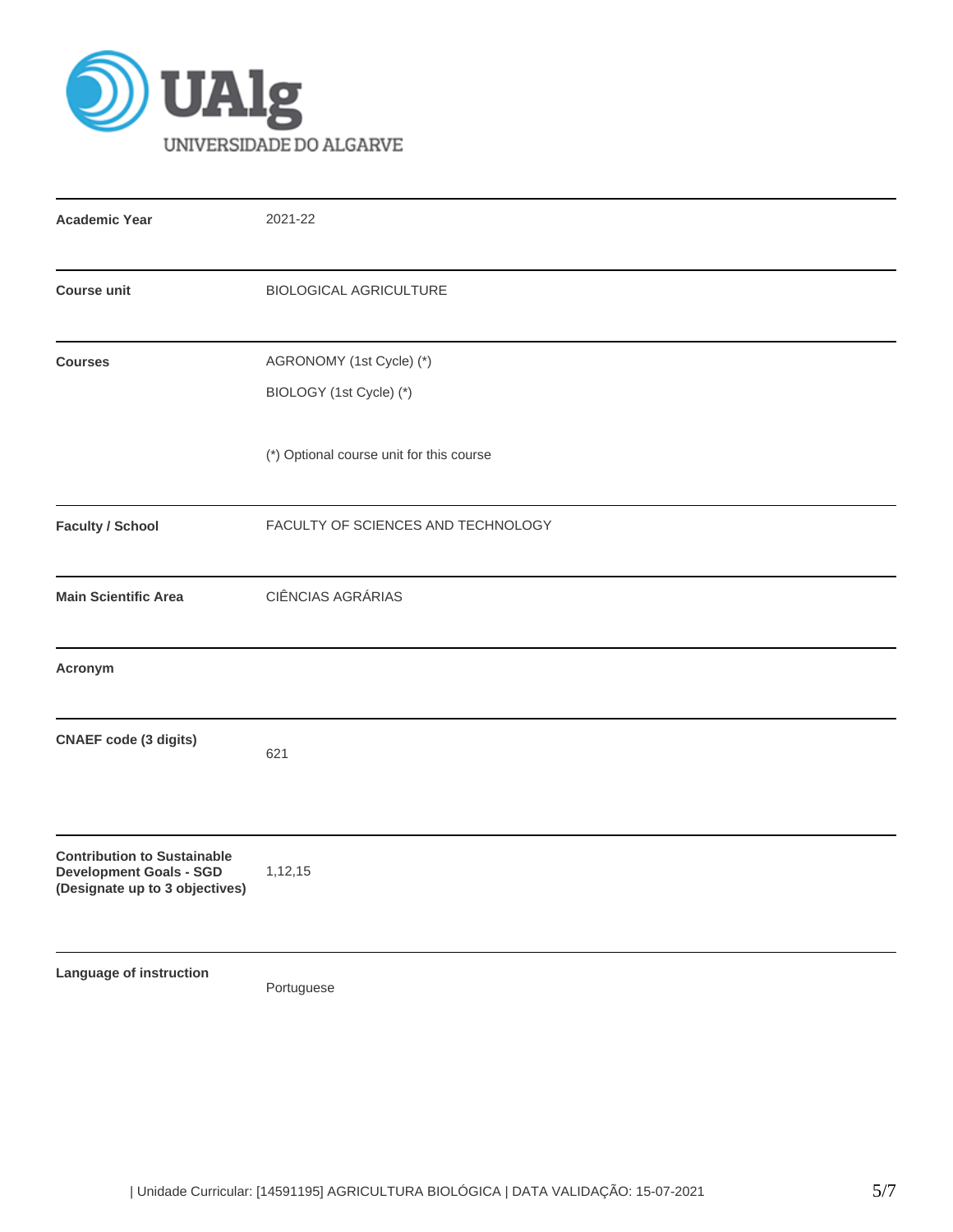

**Teaching/Learning modality**

Face to face

**Coordinating teacher** Luís Miguel Mascarenhas Neto

| <b>Teaching staff</b>             | <b>Type</b> | <b>Classes</b> | Hours (*)  |
|-----------------------------------|-------------|----------------|------------|
| Luís Miguel Mascarenhas Neto      | T· TP       | T1:TP1         | 8.5T; 8TP  |
| Maria Alcinda dos Ramos das Neves | T: TP       | T1:TP1         | 7.5T; 16TP |
| Amílcar Manuel Marreiros Duarte   | T· TP       | T1: TP1        | 4T: 2TP    |
| Mário Manuel Ferreira dos Reis    | ⊤∙ тр       | T1: TP1        | 8T: 2TP    |

\* For classes taught jointly, it is only accounted the workload of one.

| Conta<br>hours                                        |  |  |    | ÷        |  |   |    |    | ່ວຢຕ<br>υιαι |
|-------------------------------------------------------|--|--|----|----------|--|---|----|----|--------------|
|                                                       |  |  | IЮ | Ш<br>ll( |  | Ш | IЮ | II |              |
| TT CAPT CAPT CAPT CAPTER CAPTAIN CAPTAIN CONTRACT COM |  |  |    |          |  |   |    |    |              |

T - Theoretical; TP - Theoretical and practical ; PL - Practical and laboratorial; TC - Field Work; S - Seminar; E - Training; OT - Tutorial; O - Other

#### **Pre-requisites**

no pre-requisites

## **Prior knowledge and skills**

General agriculture and ecology

## **The students intended learning outcomes (knowledge, skills and competences)**

This course aims to provide the student with the skills to characterize and manage farms in organic production and to understand the role of this mode of production in the sustainable development of the rural world. The student should understand the principles and the philosophy underlying the organic production and to be able to apply and develop technologies in organic production, processing and marketing.